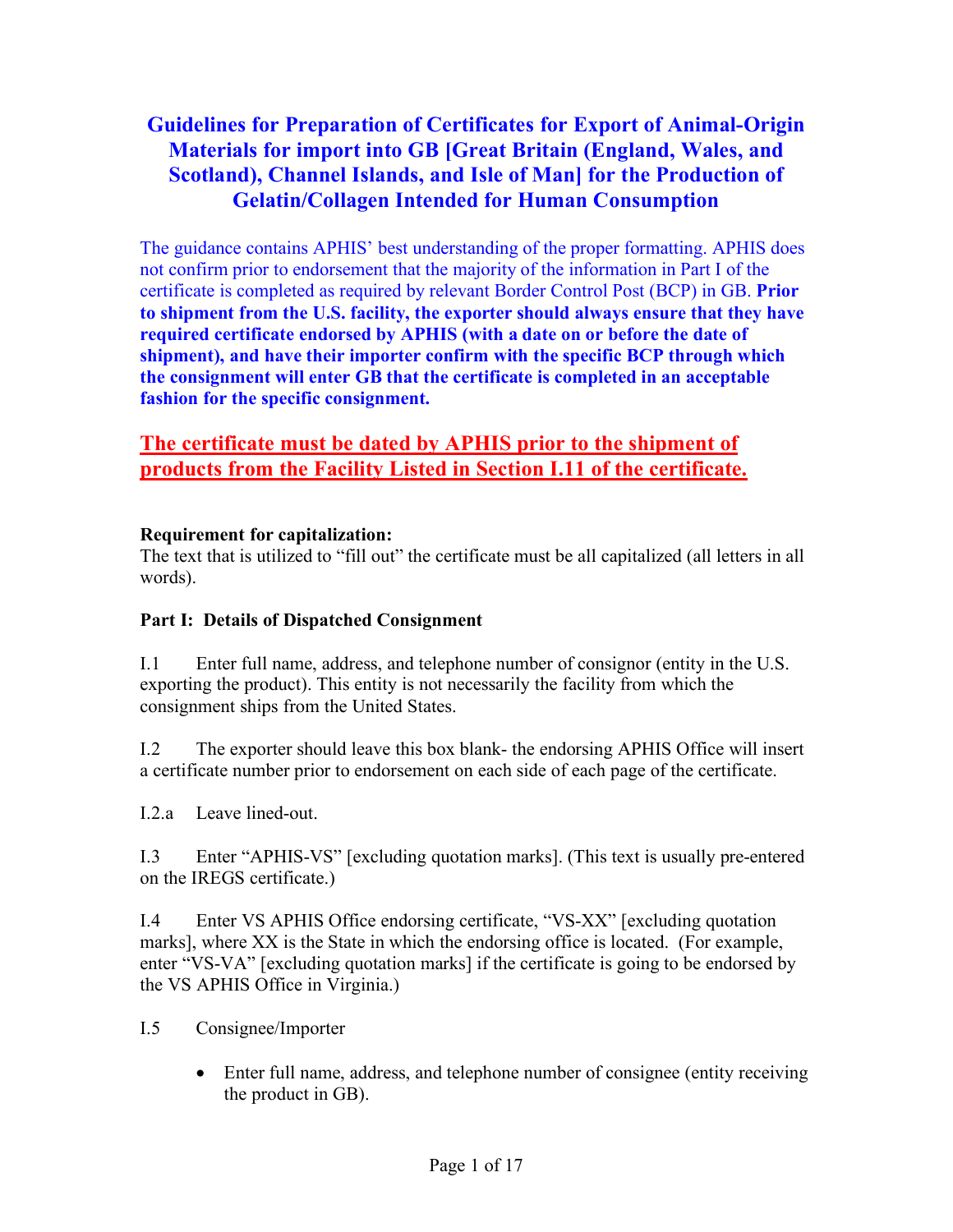**The certificate may not be revised just to amend this section:** If the information made to the certificate after endorsement by the APHIS Office. in Section I.5 changes after the certificate is endorsed, the operator responsible for the consignment in GB must notify the BCP of the change. However, the certificate may not be "amended" (re-issued) if this is the only change. No documentation from APHIS should be issued regarding changes in this information. No alterations may be

- $I.6$ Operator responsible for the consignment
	- • Draw a single diagonal line through the section. (This line is usually pre-entered on the IREGS certificate.)
- I.7 This text is usually pre-entered on the IREGS certificate:
	- Country of origin: USA
	- ISO: US

 I.8 Draw a single diagonal line through each section. (These lines are usually pre-entered on the IREGS certificate.)

I.9 This text is usually pre-entered on the IREGS certificate:

- Country of destination: UNITED KINGDOM
- ISO: GB

 I.10 Draw a single diagonal line through this section. (This line is usually pre-entered on the IREGS certificate.)

 I.11 Enter the following information for the APHIS-listed facility from which the consignment is shipped to GB: Establishment name, APHIS Reference Number, and address (including the postal code).

 This number is available from the facility's local endorsing APHIS Office . A zero ("0") Please note the APHIS reference number must appear exactly as it is in APHIS' system. is not the same as the letter "O". Consignments may be rejected if consignments are received with an "O" noted on the certificate where a zero "0" is actually in the APHIS reference number (which is notified to GB authorities after a facility is listed by APHIS). The same applies to other inconsistencies like a letter "I" where it should be a digit "1", or vice versa.

 follow the following format only: Please remember that all APHIS reference numbers related to product exports to GB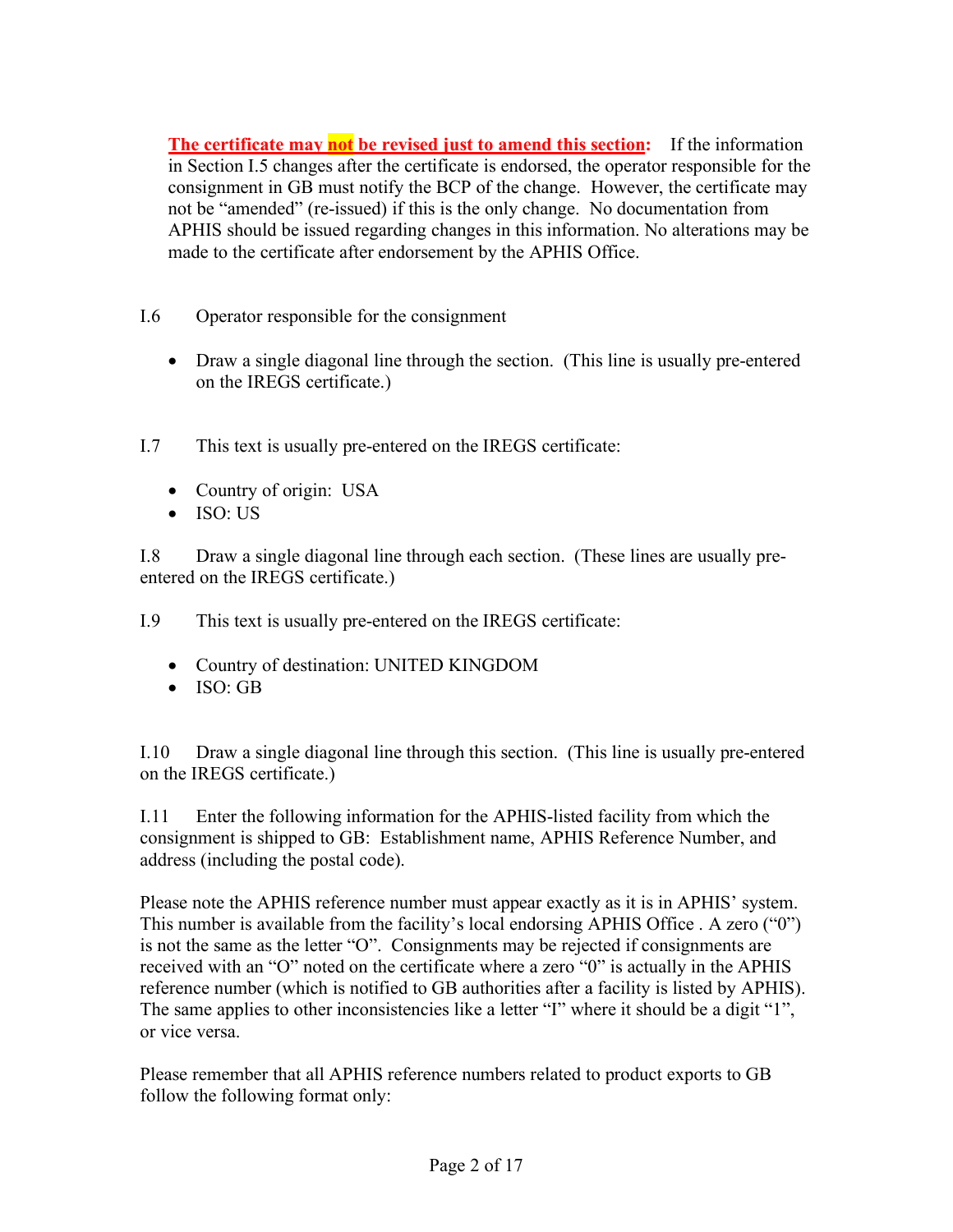LL-LLV-#### where:

- L is always a letter
- $\bullet$  # is always a numeral
- V is usually a zero, but in some cases may be letter, e.g. C, but may never be a letter "O".

 I.12 Draw a single diagonal line through this section. (This line is usually pre-entered on the IREGS certificate.)

I.13 Enter port of exit from the U.S. (place of loading onto the ship or plane).

 I.14 Enter date of expected shipment departure from the U.S. This should be the date the shipment will depart from the port of exit, but may be the date the consignment departs the warehouse for the port of exit. **This date may not be before the date of the**  certificate.  **certificate. The certificate may not be revised just to amend this section:** If the

 However, the certificate may not be "amended" (re-issued) if this is the only by the APHIS Office. information in Section I.14 changes after the certificate is endorsed, the operator responsible for the consignment in GB must notify the BCP of the change. change. No documentation from APHIS should be issued regarding changes in this information. No alterations may be made to the certificate after endorsement

 I.15 Select the method utilized to transport the shipment from the U.S. to GB. Only one method may be selected.

- • Identification:
	- o For consignments shipped via sea, list the name of the ship (vessel);
		- o For consignments shipped via air, list the flight number.

 BCP's in GB are believed to require the identification of the not completed with the vessel name or flight number. specific ship or flight number in this section. If the exporter choses to not include this information, then they must line-out this section (enter dashes in the relevant space) and submit a "shipping at your own risk" agreement to the APHIS Office. While APHIS would not refuse to endorse a certificate simply because this section is lined-out, the "shipping at your own risk" agreement is required because the consignment may be rejected if this section is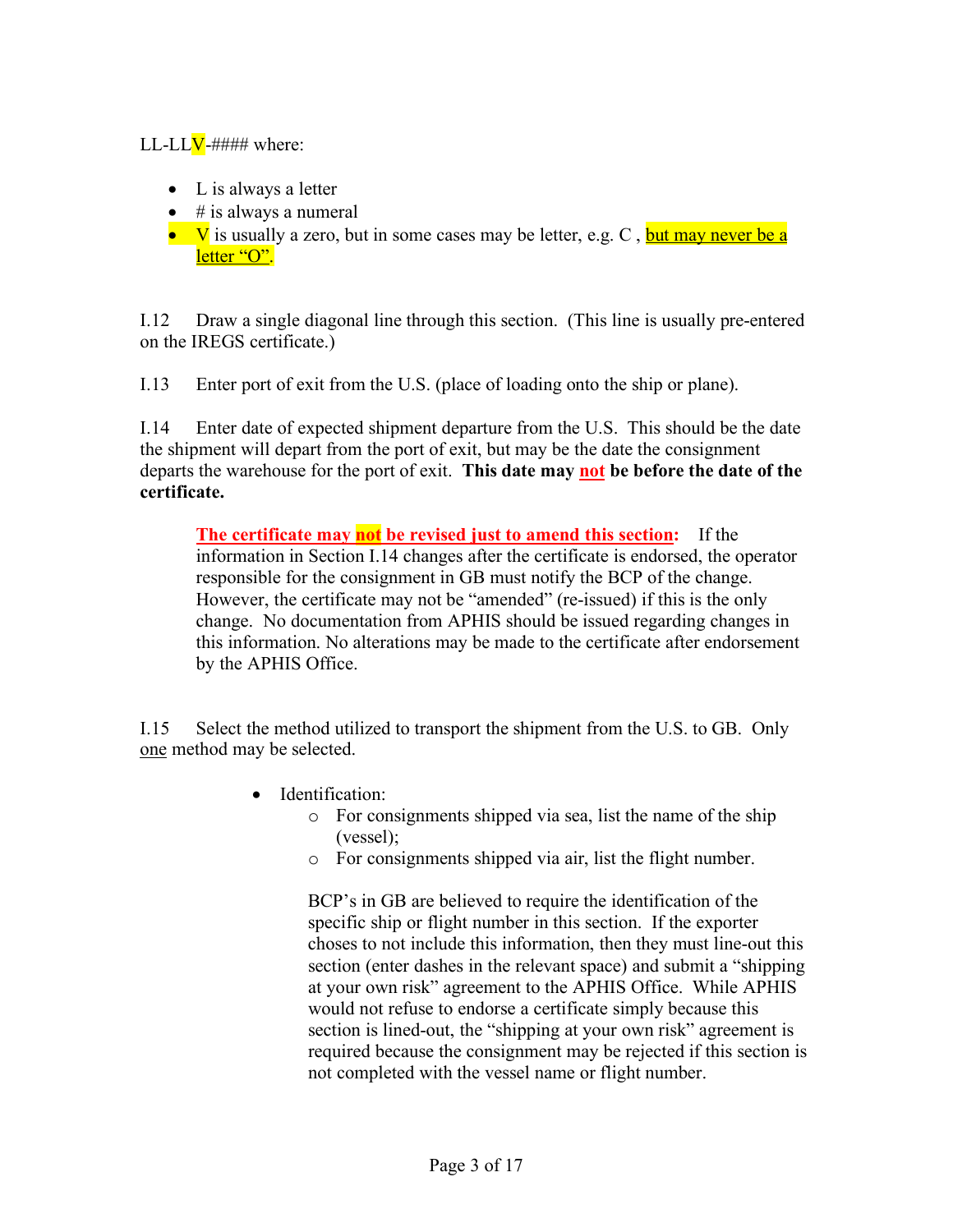**The certificate may not be revised just to amend this section:** If the However, the certificate may not be "amended" (re-issued) if this is the only change. No documentation from APHIS should be issued regarding changes in by the APHIS Office. information in Section I.15 changes after the certificate is endorsed, the operator responsible for the consignment in GB must notify the BCP of the change. this information. No alterations may be made to the certificate after endorsement

 I.16 Enter the name of the BCP that is the port of first arrival to GB. Alternatively, the BCP code assigned by IPAFFS may be utilized. The exporter must work with their information. importer to relevant BCP name or code is utilized. APHIS does not verify this

**The certificate may not be revised just to amend this section:** If the However, the certificate may not be "amended" (re-issued) if this is the only by the APHIS Office. information in Section I.16 changes after the certificate is endorsed, the operator responsible for the consignment in GB must notify the BCP of the change. change. No documentation from APHIS should be issued regarding changes in this information. No alterations may be made to the certificate after endorsement

### I.17 Accompanying documents

APHIS believes that some BCPs may be willing to accept certificates with this space lined out, however, APHIS recommends the number of one of the following commercial documents instead be placed into this space (the referenced document must be available to the BCP but does not become part of the certificate and is not verified nor endorsed by APHIS):

- o Airway bill number
- o Bill of lading number

I.18 Select the appropriate box.

# I.19

- • Container Number: Enter the container number. [**Generally,** the container number is only required for consignments shipped in bulk, but APHIS strongly recommends that it be included regardless.]
- Seal Number: Enter the seal number.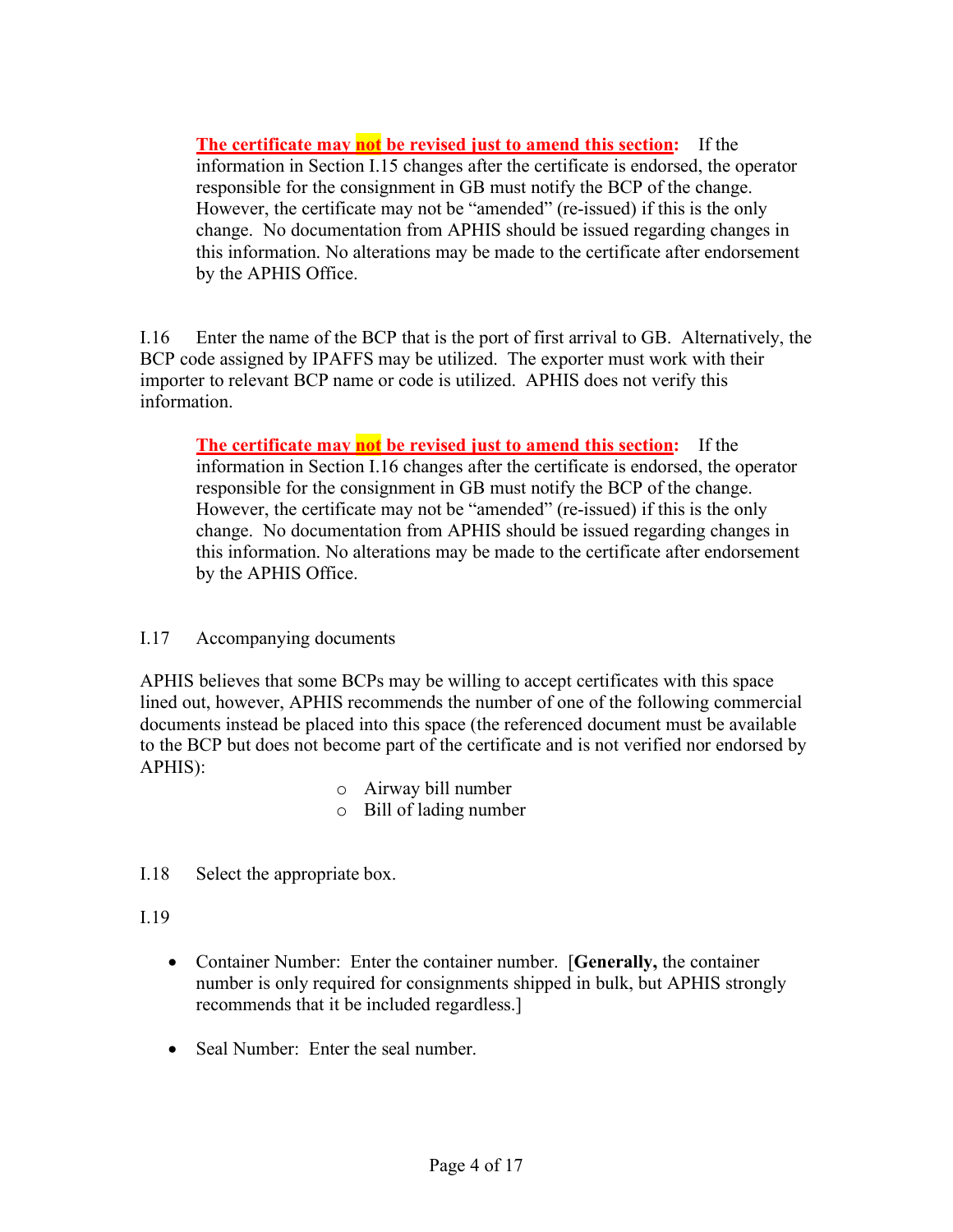The container number should go prior to the seal number, and a slash ["/"] should be placed between them.

# I.20

 Select the box. [The box is usually pre-selected on the IREGS certificate.] [In the box to be left not selected. In these cases, the exporter should have their importer check unusual case the materials are being sent for only in vitro testing, the BCP may expect the with the BCP prior to shipment to confirm the appropriate requirements.

# I.21

 Draw a single diagonal line through this section. (This line is usually pre-entered on the IREGS certificate.)

# I.22

 Draw a single diagonal line through this section. (This line is usually pre-entered on the IREGS certificate.)

#### $1.23$ Total number of packages

- For consignments shipped in bulk in a single shipping container (e.g. when the only packaging is a shipping container [with our without a liner]): Enter dashes through the space.
- For consignments not shipped in bulk: Enter the total number of packages of certified animal-origin materials\* in the consignment.

certified animal-origin materials\* in the consignment.<br>\*certified animal-origin materials: Only include in the number of packages of the certified materials. Only those animal-origin materials for which batch numbers are included on the certificate may be included. If for instance, non-animal origin materials are also included in the same shipment, they are not covered by the certificate, and therefore do not contribute to the package number listed in the section.

 The content entered into section I.23 must match the total of the numbers entered in the "number of packages" column later in the certificate.

 $1.24$ Quantity Total Number : APHIS' understanding is that this section should be lined out- and it is usually pre-lined out on the IREGS certificates. However, exporters should have their importers confirm with the relevant BCPs prior to shipment that the information on the certificate is sufficient.

# Total **net** weight (kg)[i](#page-16-0)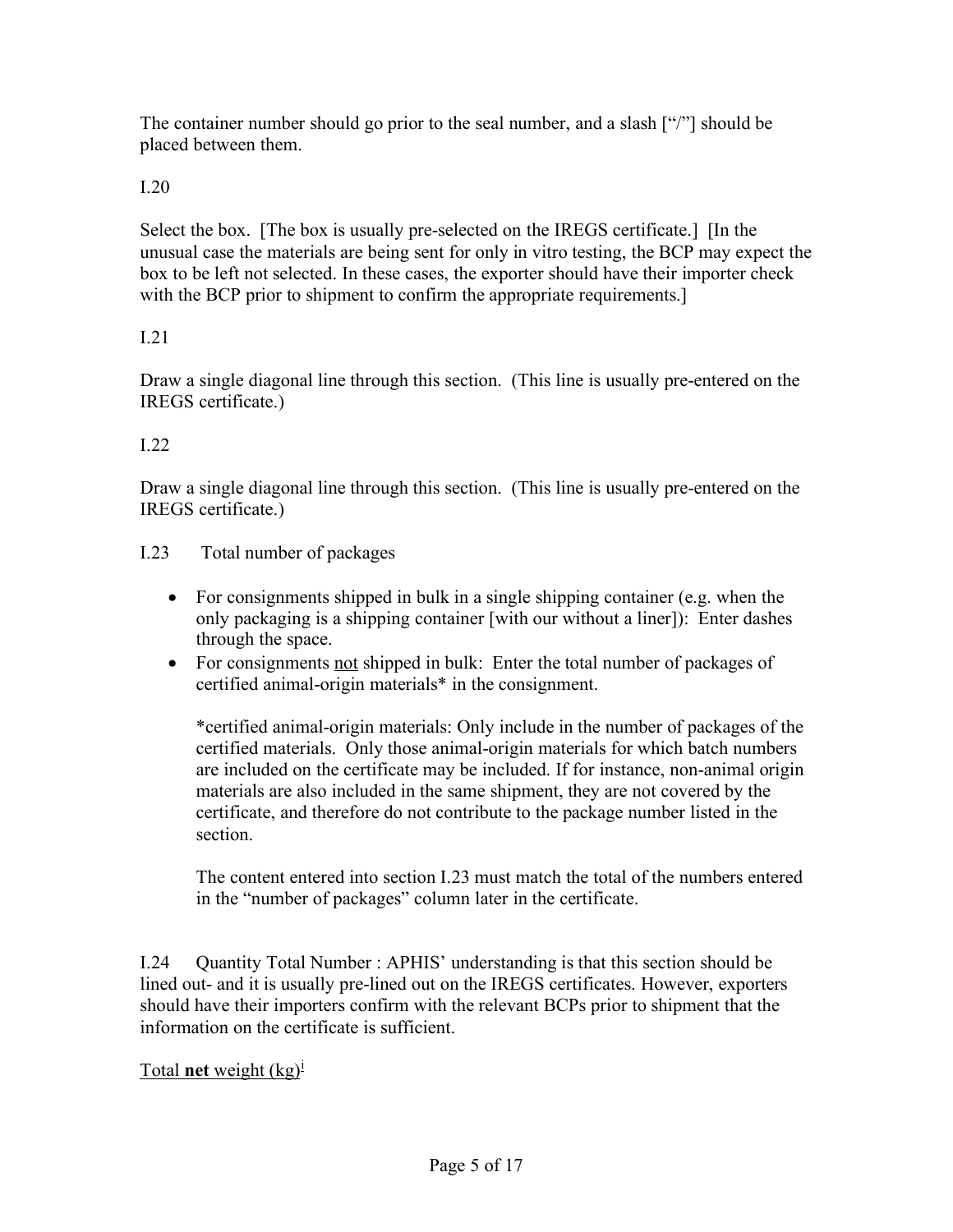Enter the weight in kilograms of the certified animal-origin materials\* shipped not including packaging (not even inner most packaging)

\*certified animal-origin materials: Only the weight of the certified materials. Only those animal-origin materials for which batch numbers are included on the certificate may be included. If for instance, non-animal origin materials are also included in the same shipment, they are not covered by the certificate, and therefore do not contribute to the weights listed in the section.

The net weight entered into this section must match the total of the numbers entered in the "Net weight" column later in the certificate.<br>Total **gross** weight (kg)<sup>i</sup>

Enter the eight of the certified animal-origin materials\* including packaging but shipping container would not be.<br>I.25 Description of Goods excluding the transport (shipping) container/transport equipment. For example, the weight of cardboard boxes would be included, but the weight of a large metal

I.25 Description of Goods

 Insert the appropriate Harmonised System (HS) code and its CN title. Suggested codes are in the "Notes" section of the certificate. The exporter should work with their importer to confirm prior to shipment that the certificate will be accepted with the utilized HS code.

### Species (Scientific name)<sup>i</sup>

 terminology for "scientific names" vary by certificate. The information included must be consistent with any guidance given in the "notes" section of the particular facility by their APHIS office when they are listed for the EU). Exporters should The exporter should include the names of the species of origin of the materials being exported (this may not include references to humans). Requirements for certificate, plus also the relevant terminology included on the facility's listing (for the EU) in the APHIS internal system (this terminology will be provided to the have their importers confirm (prior to preparation of certificates) that the terminology on the certificate is acceptable to the importing port.

#### Nature of commodity<sup>i</sup>

Insert one of the following:

- HIDES
- SKINS
- BONES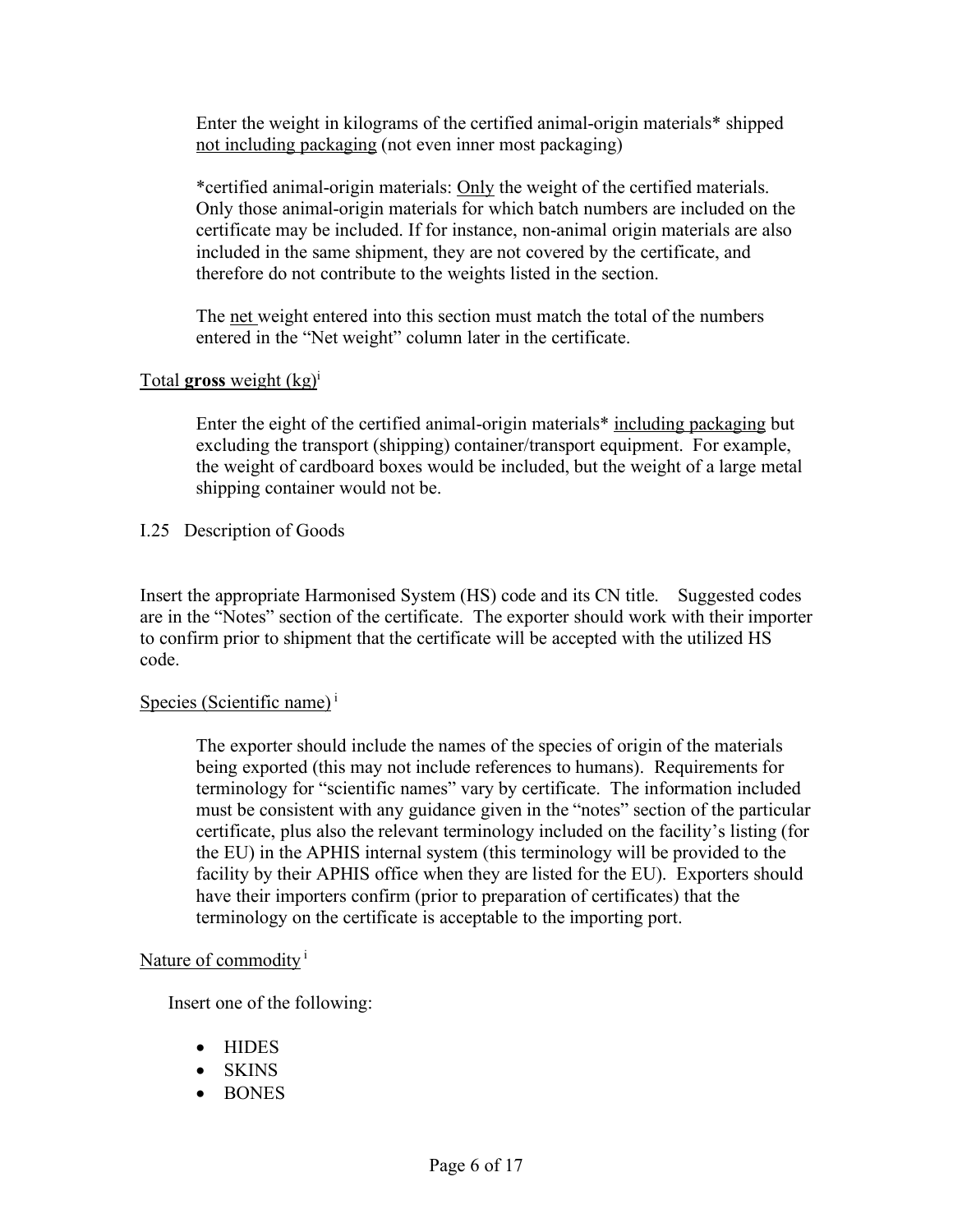- TENDONS
- SINEWS

#### Manufacturing plant<sup>i</sup>

 This must be the reference number granted by APHIS to the facility listed for export to the EU of the exported material for the manufacture of gelatin/collagen for human consumption. Please see the information [included above in section I.11] regarding the importance of not interchanging digits and numbers.<br>Cold store i

Select the box if materials are shipped under refrigerated conditions.

#### Type of packaging<sup>i</sup>

 terminology. The exporter should work with the importer to confirm that the terminology utilized in this section is acceptable. A reference list of known terms document, but GB has not verified the terms on the list to their BCPs. While this While the EU has specific terminology for different types of packaging, e.g. "bag, paper, multi-wall", GB does not appear to require the use of this exact acceptable to the EU for "types of packaging" is included at the end of this list includes specific terminology for different types of packaging, e.g. "bag, paper, multi-wall", GB has not verified the acceptability of these terms.

#### Number of packages<sup>1</sup>

Please see information above on Section I.23.

#### Net weight $<sup>1</sup>$ </sup>

Please see information above on net weight.

#### Batch number<sup>i</sup>

This is the lot number(s) of actual materials in consignment.

 in other sections of the certificate. Exporters should discuss any questions with their local In all cases, the information inserted may not be contradicted by the information inserted APHIS office the certificate is to be submitted to.

#### **Part II: Certification**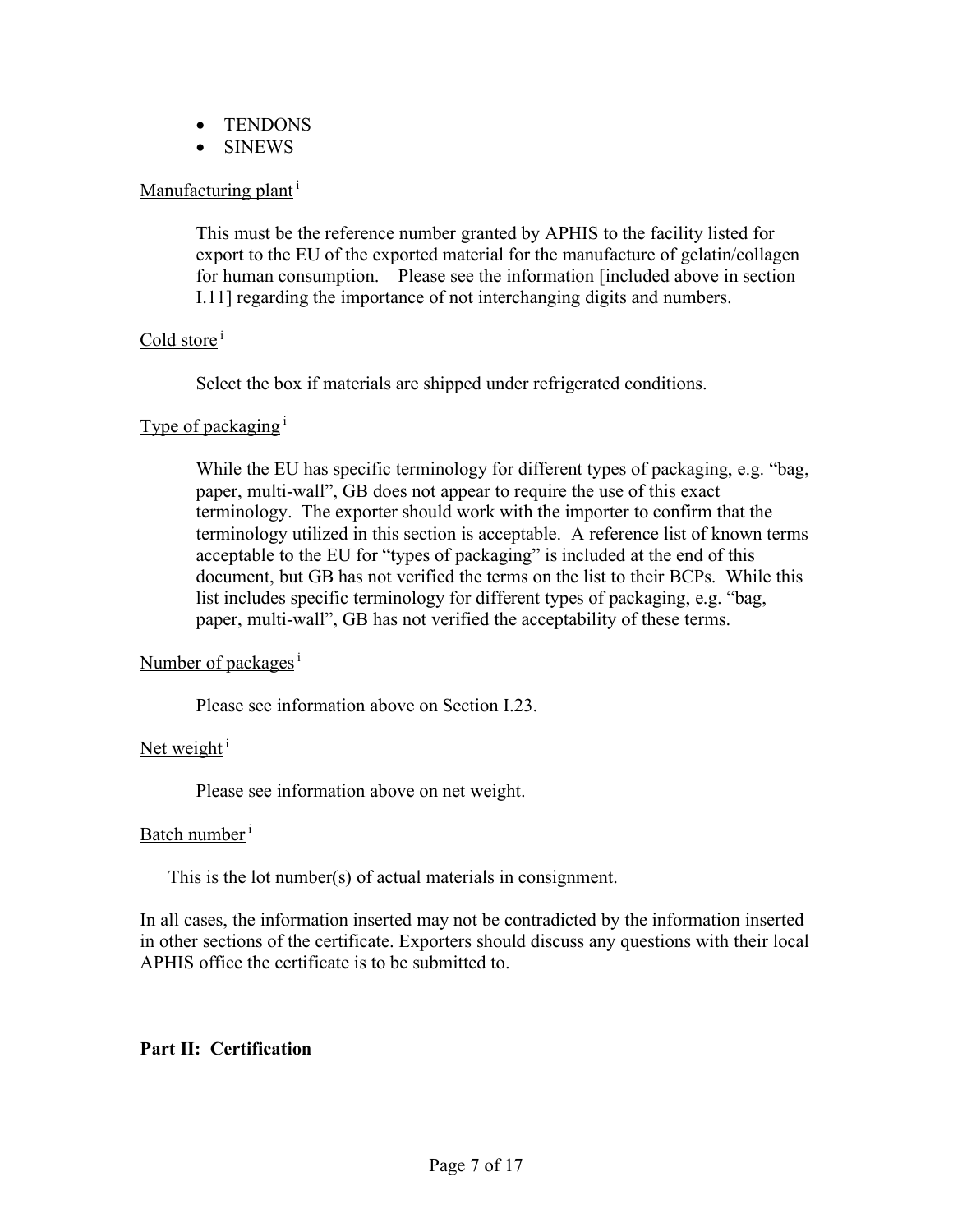II.a The exporter should leave this blank- the APHIS Office will insert the certificate number from I.2 prior to endorsement.

II.b Enter a single diagonal line. (This line is pre-entered on most GB IREG certificates.)

The exporter should leave **the rest of Part II** blank with the following exceptions.

- certificate on the IREGS. The exporter may not electronically or otherwise delete these items. Where there is an "and/or" statement, the exporter must line-out the selections that are not appropriate. Line-outs for common scenarios are demonstrated on the pertinent IREGS. If they are not, they should be pre-lined out consistent with the relevant EU IREG. Prior to endorsement, the VS APHIS signatory. This scenario could result in delays of certificate endorsement, and the certificate for more information on which options should be lined-out. 1. When preparing the certificate the exporter must include all text from the Office will confirm that the line-outs were verified by inspection of the production facility, and are consistent with the relevant lined-out IREG version. The exporter should make every effort to prepare the certificate with the appropriate line-outs prior to printing. If line-outs are added prior to printing (if the lines on the actual printed certificate match the actual print/font/color of the certificate text), the endorsing APHIS office may not initial or emboss the lineout. If the line-outs do not match the print (including print/font/color) of the certificate, each individual line-out must be initialed and endorsed by the APHIS should be avoided. The exporter should consult with the APHIS Office endorsing
- 2. Some certificates have blanks for the addition of certain addition information such as processing parameters. In these cases, the exporter should enter the missing information into the blanks, and the APHIS Office will confirm prior to endorsement.
- the situation, the number and date of the previous certificate, a summary of why of the certificate being replaced or amended (or a summary of where the hard 3. When submitting the certificate to the APHIS Office, if the certificate is an amendment or replacement for a previous certificate, the exporter must identify the reissue is needed (e.g. what exactly has changed), and the original hard copy copy is and why it cannot be returned).

# **Additional steps:**

- endorsement include, but are not limited to, that: 1. Major items that the APHIS Office will check prior to preparing the certificate for
	- a. Any U.S. facility listed on the certificate in section I.11 and in the "Manufacturing plant" section have the required current listing with APHIS;
	- b. The certificate is identical to the version from the GB IREGS and properly lined-out for the certified commodities consistent with the facility's listing, the products certified, and the relevant IREGS guidance;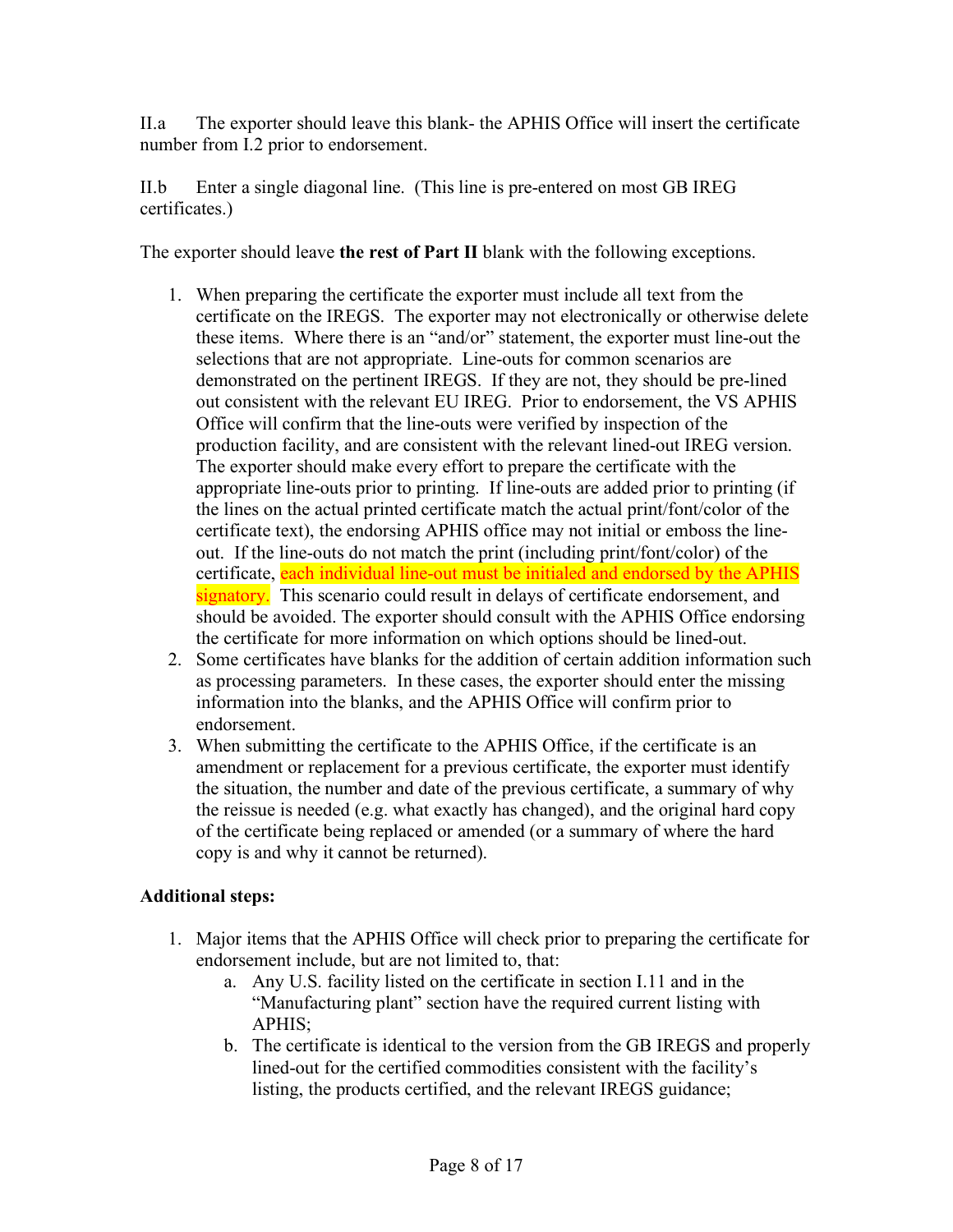- c. A single diagonal line is drawn through any unused space on the certificate [APHIS Offices will print the certificates duplexed on VS Security Paper prior to endorsement. If the number of pages in the certificate is an "odd" number, a page should be added with a single diagonal line so that no side of the VS Security Paper is printed blank]; and
- 2. The certificate is not transferred to any letterhead.
- 3. Each side of each page of the certificate is numbered as "Page  $X$  of  $Y$ ".
- 2. The certificate is not transferred to any letterhead.<br>3. Each side of each page of the certificate is numbered as "Page X of Y".<br>4. The APHIS Office will add the following to the certificate prior to endorsement. Exporters should check the certificate when they receive it from the endorsing office to ensure the below has been added:
	- a. Certificate number on each side of each page
	- b. Full name of endorsing APHIS veterinarian (in "Official veterinarian" box)
	- c. Date (in "Official veterinarian" box)
	- d. Official title of endorsing APHIS veterinarian (in "Official veterinarian" box)
	- "Official veterinarian" box) e. Full signature of APHIS veterinarian: Each side of each page must be signed (not just initialed) by the endorsing APHIS veterinarian (in
	- f. Colorless raised embossment: Each side of each page must be embossed over the signature; and
	- text being lined out, the endorsing APHIS veterinarian has initialed (and g. In the case of certificates where there are line-outs where the "color/print/font" of the line out does not match the color/print/font of the embossed over the initialing) each line-out.

 **No additional pages may be included with the certificate except in the case of consignments transiting GB, where the additional pages is the certificate required verified consistent with the relevant APHIS policies. by the country of final destination and have been appropriately prepared and** 

Please contact the VS APHIS Office serving the APHIS in which you are located with any additional questions.

 **requirements necessary for release of the shipment have been met, and that all Please note it is the responsibility of the exporter to have their importer confirm prior to shipment with the BCP that all requirements have been met. This includes (but is not limited to) ensuring: that the certificate that has been endorsed is acceptable to the BCP, that the consignee has all necessary approvals from their government to receive the consignment for the intended purpose, that all labeling listing requirements (in the GB system as well as the APHIS system) are current.** 

<sup>&</sup>lt;sup>1</sup> Section does not have a "section number".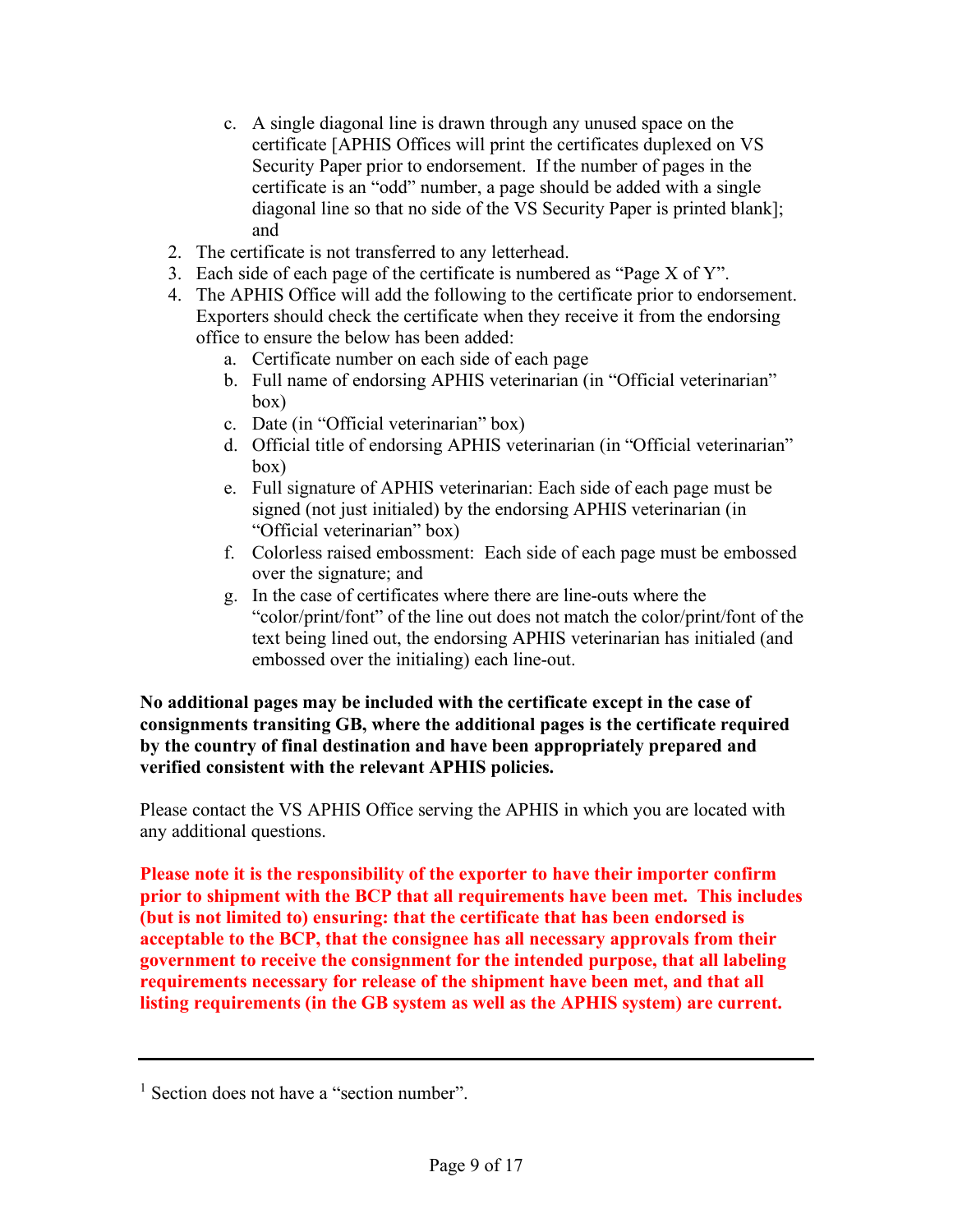Regarding the following list of "**EU Packaging Types**": This list is included as a potential reference for terms for Section I.24. However, while this list includes specific terminology for different types of packaging, e.g. "bag, paper, multi-wall", GB has not verified the acceptability of these terms.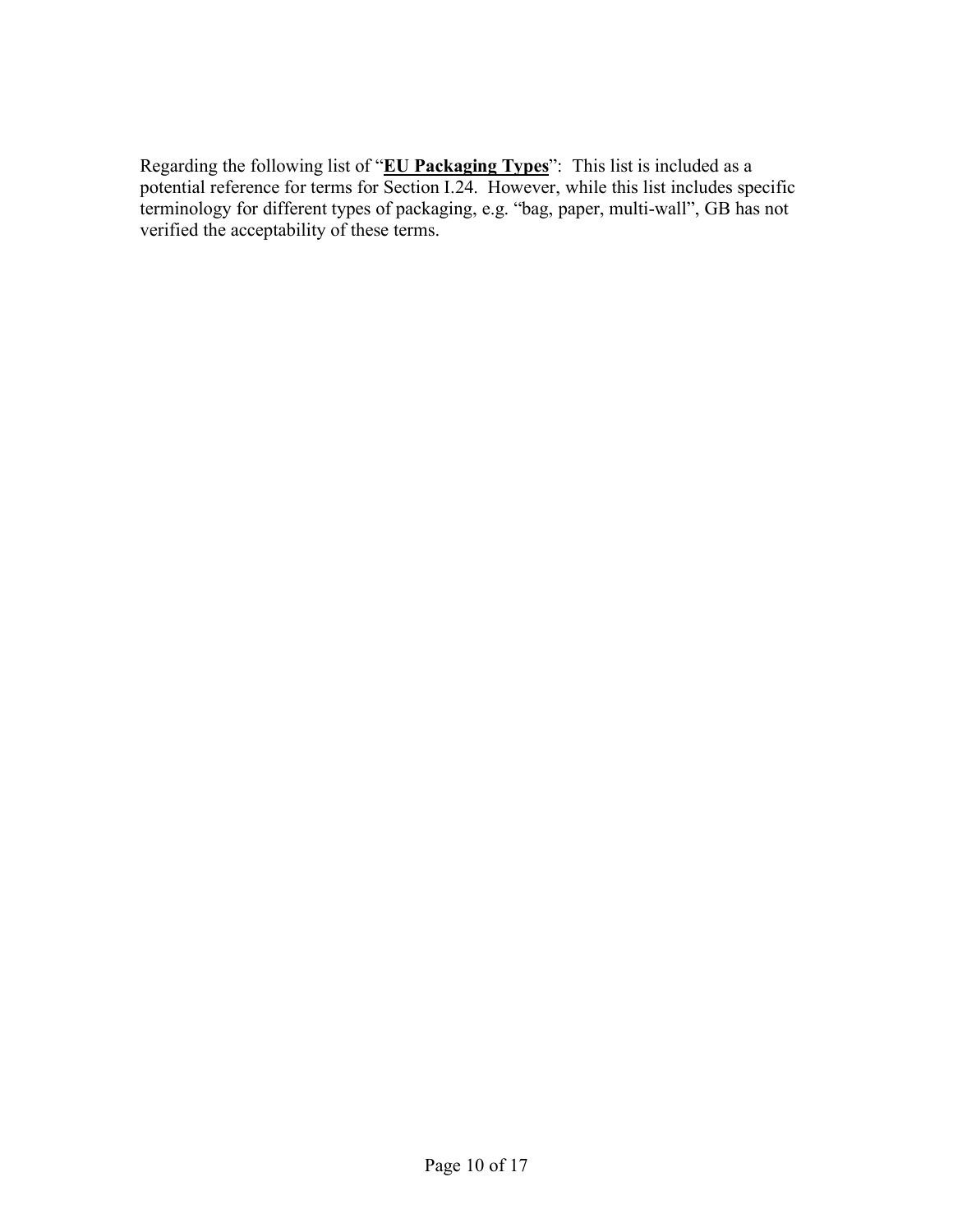# **EU Packaging Types**

| <b>Name</b>                                  |
|----------------------------------------------|
| Aerosol                                      |
| Ampoule, non-protected                       |
| Ampoule, protected                           |
| Atomizer                                     |
| Bag                                          |
| Bag, large                                   |
| Bag, multiply                                |
| Bag, paper                                   |
| Bag, paper, multi-wall                       |
| Bag, paper, multi-wall, water resistant      |
| Bag, plastic                                 |
| Bag, plastics film                           |
| Bag, textile                                 |
| Bag, textile, sift proof                     |
| Bag, textile, water resistant                |
| Bag, textile, without inner coat/liner       |
| Bag, woven plastic                           |
| Bag, woven plastic, sift proof               |
| Bag, woven plastic, water resistant          |
| Bag, woven plastic, without inner coat/liner |
| Bale, compressed                             |
| Bale, non-compressed                         |
| Balloon, non-protected                       |
| Balloon, protected                           |
| Bar                                          |
| <b>Barrel</b>                                |
| Barrel, wooden                               |
| Barrel, wooden, bung type                    |
| Barrel, wooden, removable head               |
| Bars, in bundle/bunch/truss                  |
| Basin                                        |
| Basket                                       |
| Basket, with handle, cardboard               |
| Basket, with handle, plastic                 |
| Basket, with handle, wooden                  |
| Bin                                          |
| Board                                        |
| Board, in bundle/bunch/truss                 |
| <b>Bobbin</b>                                |
| <b>Bolt</b>                                  |
| Bottle, gas                                  |
| Bottle, non-protected, bulbous               |
| Bottle, non-protected, cylindrical           |
| Bottle, protected bulbous                    |
| Bottle, protected cylindrical                |
| Bottlecrate / bottlerack                     |
| Box                                          |
| Box, aluminium                               |
|                                              |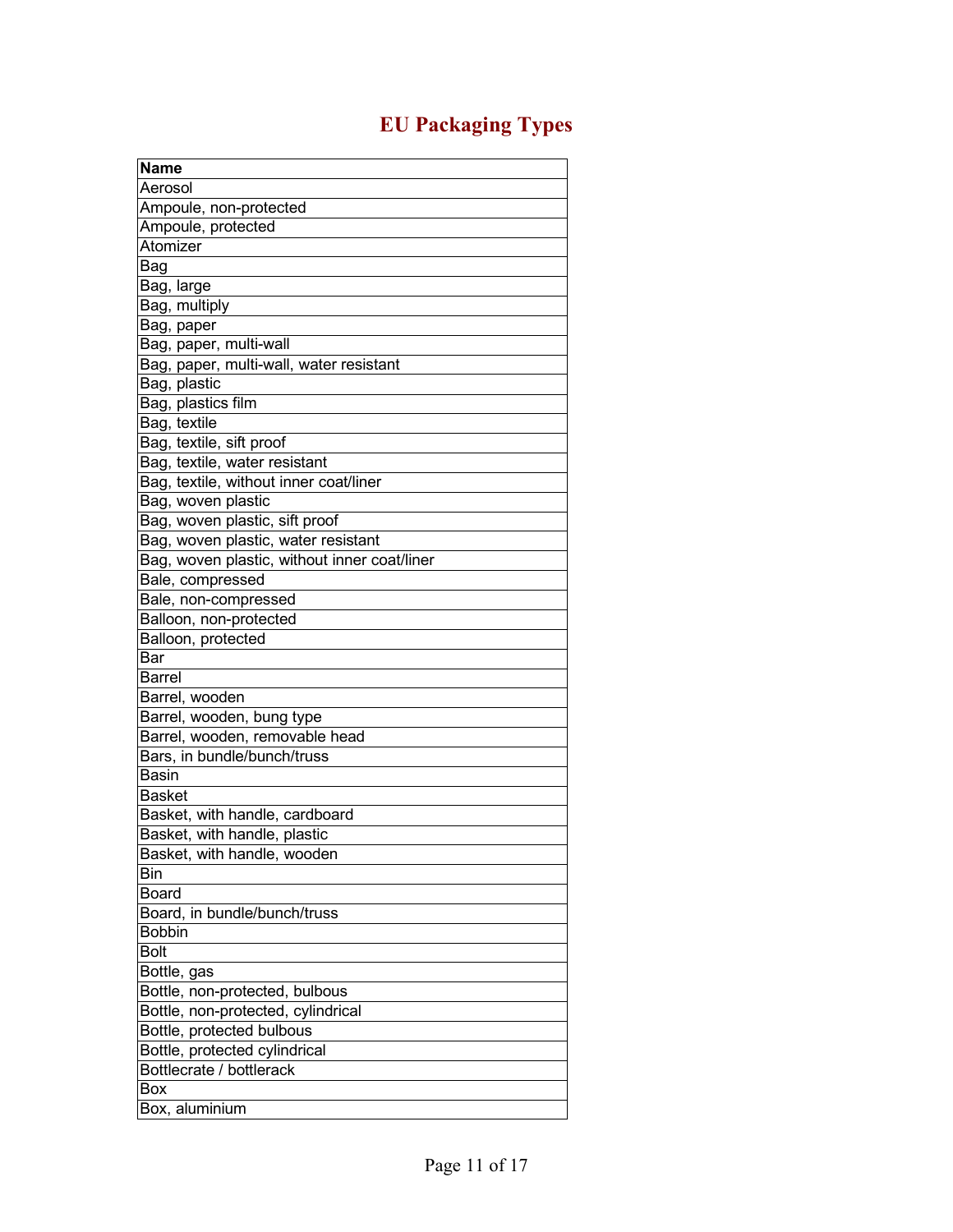| Box, Commonwealth Handling Equipment Pool (CHEP),<br>Eurobox |
|--------------------------------------------------------------|
| Box, fibreboard                                              |
|                                                              |
| Box, for liquids                                             |
| Box, natural wood                                            |
| Box, plastic                                                 |
| Box, plastic, expanded                                       |
| Box, plastic, solid                                          |
| Box, plywood                                                 |
| Box, reconstituted wood                                      |
| Box, steel                                                   |
| Box, wooden, natural wood, ordinary                          |
| Box, wooden, natural wood, with sift proof walls             |
| <b>Bucket</b>                                                |
| Bulk, gas (at 1031 mbar and 15øC)                            |
| Bulk, liquefied gas (at abnormal temperature/pressure)       |
|                                                              |
| Bulk, liquid                                                 |
| Bulk, solid, fine particles ("powders")                      |
| Bulk, solid, granular particles ("grains")                   |
| Bulk, solid, large particles ("nodules")                     |
| <b>Bunch</b>                                                 |
| <b>Bundle</b>                                                |
| Butt                                                         |
| Cage                                                         |
| Cage, Commonwealth Handling Equipment Pool (CHEP)            |
| Cage, roll                                                   |
| Can, cylindrical                                             |
| Can, rectangular                                             |
| Can, with handle and spout                                   |
|                                                              |
| Canister                                                     |
| Canvas                                                       |
| Carboy, non-protected                                        |
| Carboy, protected                                            |
| Carton                                                       |
| Case                                                         |
| Case, isothermic                                             |
| Case, skeleton                                               |
| Case, with pallet base                                       |
| Case, with pallet base, cardboard                            |
| Case, with pallet base, metal                                |
| Case, with pallet base, plastic                              |
| Case, with pallet base, wooden                               |
|                                                              |
| Cask                                                         |
| Chest                                                        |
| Churn                                                        |
| Coffer                                                       |
| Coffin                                                       |
| Coil                                                         |
| Collapsible tube                                             |
| Composite packaging, glass receptacle                        |
| Composite packaging, glass receptacle in aluminium crate     |
|                                                              |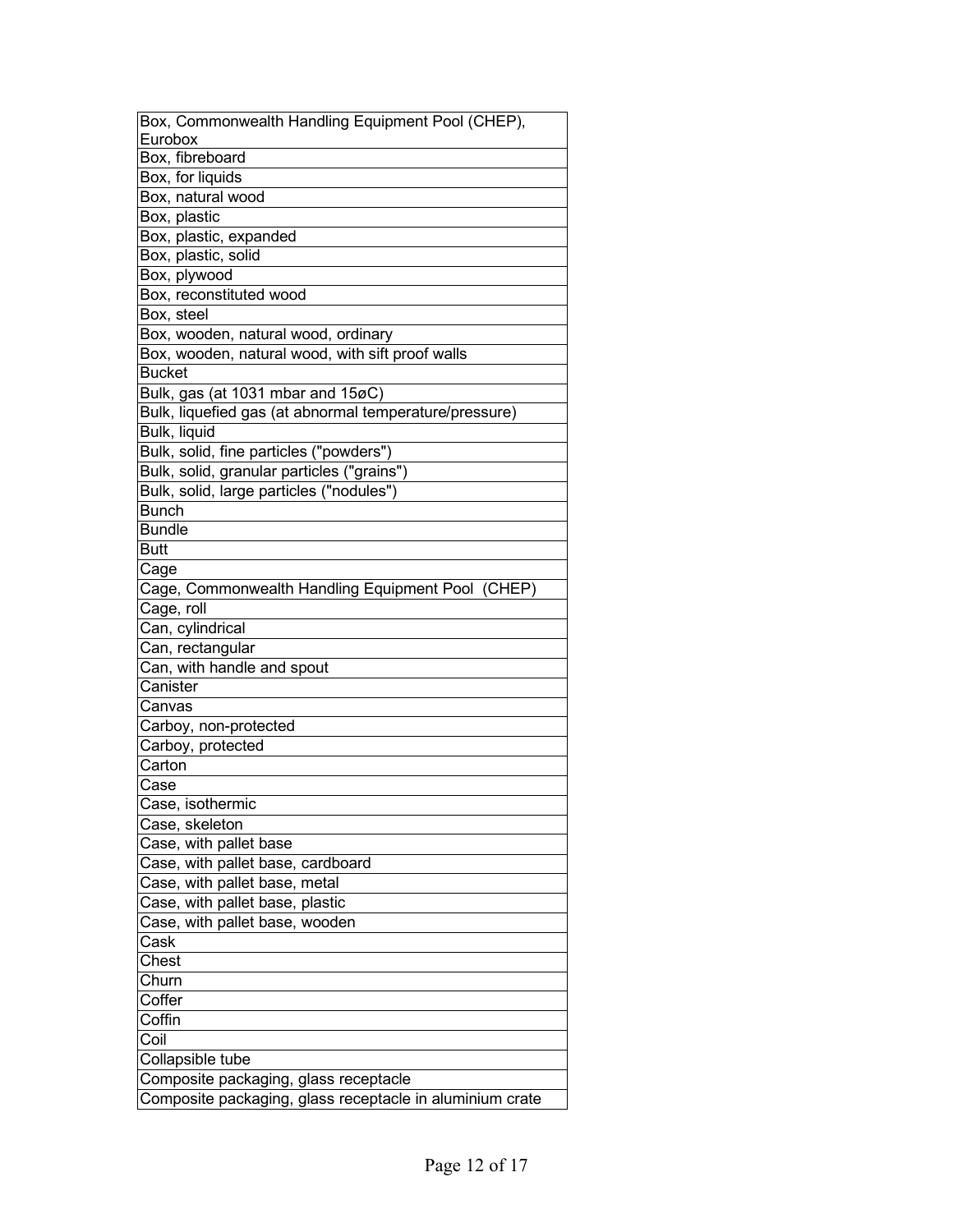| Composite packaging, glass receptacle in aluminium drum            |
|--------------------------------------------------------------------|
| Composite packaging, glass receptacle in expandable plastic        |
| pack                                                               |
| Composite packaging, glass receptacle in fibre drum                |
| Composite packaging, glass receptacle in fibreboard box            |
| Composite packaging, glass receptacle in plywood drum              |
| Composite packaging, glass receptacle in solid plastic pack        |
| Composite packaging, glass receptacle in steel crate box           |
| Composite packaging, glass receptacle in steel drum                |
| Composite packaging, glass receptacle in wickerwork                |
| hamper                                                             |
| Composite packaging, glass receptacle in wooden box                |
| Composite packaging, plastic receptacle                            |
| Composite packaging, plastic receptacle in aluminium crate         |
| Composite packaging, plastic receptacle in aluminium drum          |
| Composite packaging, plastic receptacle in fibre drum              |
| Composite packaging, plastic receptacle in fibreboard box          |
| Composite packaging, plastic receptacle in plastic drum            |
| Composite packaging, plastic receptacle in plywood box             |
| Composite packaging, plastic receptacle in plywood drum            |
| Composite packaging, plastic receptacle in solid plastic box       |
| Composite packaging, plastic receptacle in steel crate box         |
| Composite packaging, plastic receptacle in steel drum              |
| Composite packaging, plastic receptacle in wooden box              |
| Container, not otherwise specified as transport equipment          |
| Cover                                                              |
| Crate                                                              |
| Crate, beer                                                        |
| Crate, bulk, cardboard                                             |
| Crate, bulk, plastic                                               |
| Crate, bulk, wooden                                                |
| Crate, framed                                                      |
| Crate, fruit                                                       |
| Crate, milk                                                        |
|                                                                    |
| Crate, multiple layer, cardboard<br>Crate, multiple layer, plastic |
|                                                                    |
| Crate, multiple layer, wooden<br>Crate, shallow                    |
| Creel                                                              |
|                                                                    |
| Cup                                                                |
| Cylinder                                                           |
| Demijohn, non-protected                                            |
| Demijohn, protected                                                |
| Dispenser                                                          |
| Drum                                                               |
| Drum, aluminium                                                    |
| Drum, aluminium, non-removable head                                |
| Drum, aluminium, removable head                                    |
| Drum, fibre                                                        |
| Drum, iron                                                         |
| Drum, plastic                                                      |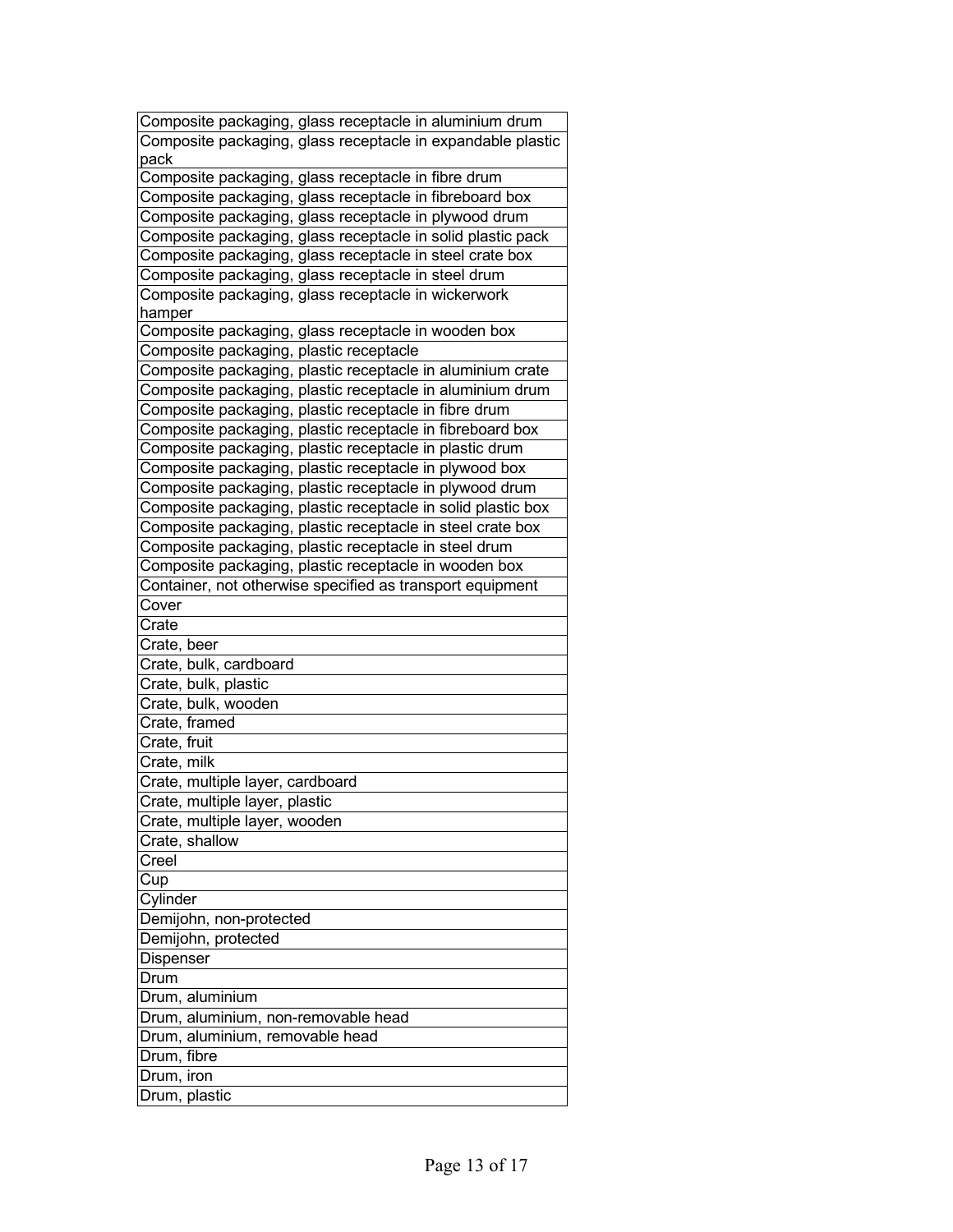| Drum, plastic, non-removable head                                 |
|-------------------------------------------------------------------|
| Drum, plastic, removable head                                     |
| Drum, plywood                                                     |
| Drum, steel                                                       |
| Drum, steel, non-removable head                                   |
| Drum, steel, removable head                                       |
| Envelope                                                          |
| Filmpack                                                          |
| Firkin                                                            |
| Flask                                                             |
| Foodtainer                                                        |
| Footlocker                                                        |
| Frame                                                             |
| Girder                                                            |
|                                                                   |
| Girders, in bundle/bunch/truss                                    |
| Hamper                                                            |
| Hogshead                                                          |
| Ingot                                                             |
| Ingots, in bundle/bunch/truss                                     |
| Intermediate bulk container                                       |
| Intermediate bulk container, aluminium                            |
| Intermediate bulk container, aluminium, liquid                    |
| Intermediate bulk container, aluminium, pressurised> 10 kpa       |
| Intermediate bulk container, composite, flexible plastic,         |
| liquids                                                           |
| Intermediate bulk container, composite, flexible plastic,         |
| pressurised                                                       |
| Intermediate bulk container, composite, flexible plastic, solids  |
| Intermediate bulk container, composite, rigid plastic, liquids    |
| Intermediate bulk container, composite, rigid plastic,            |
| pressurised                                                       |
| Intermediate bulk container, composite, rigid plastic, solids     |
| Intermediate bulk container, metal                                |
| Intermediate bulk container, metal, liquid                        |
| Intermediate bulk container, metal, pressure10 kpa                |
| Intermediate bulk container, natural wood, with inner liner       |
| Intermediate bulk container, paper, multi-wall                    |
| Intermediate bulk container, paper, multi-wall, water resistant   |
| Intermediate bulk container, plastic film                         |
| Intermediate bulk container, plywood, with inner liner            |
| Intermediate bulk container, reconstituted wood, with inner       |
| liner                                                             |
| Intermediate bulk container, rigid plastic, freestanding, liquids |
| Intermediate bulk container, rigid plastic, freestanding,         |
| pressurised                                                       |
| Intermediate bulk container, rigid plastic, freestanding, solids  |
| Intermediate bulk container, rigid plastic, with structural       |
| equipment, liquids                                                |
| Intermediate bulk container, rigid plastic, with structural       |
| equipment, pressurised                                            |
| Intermediate bulk container, rigid plastic, with structural       |
| equipment, solids                                                 |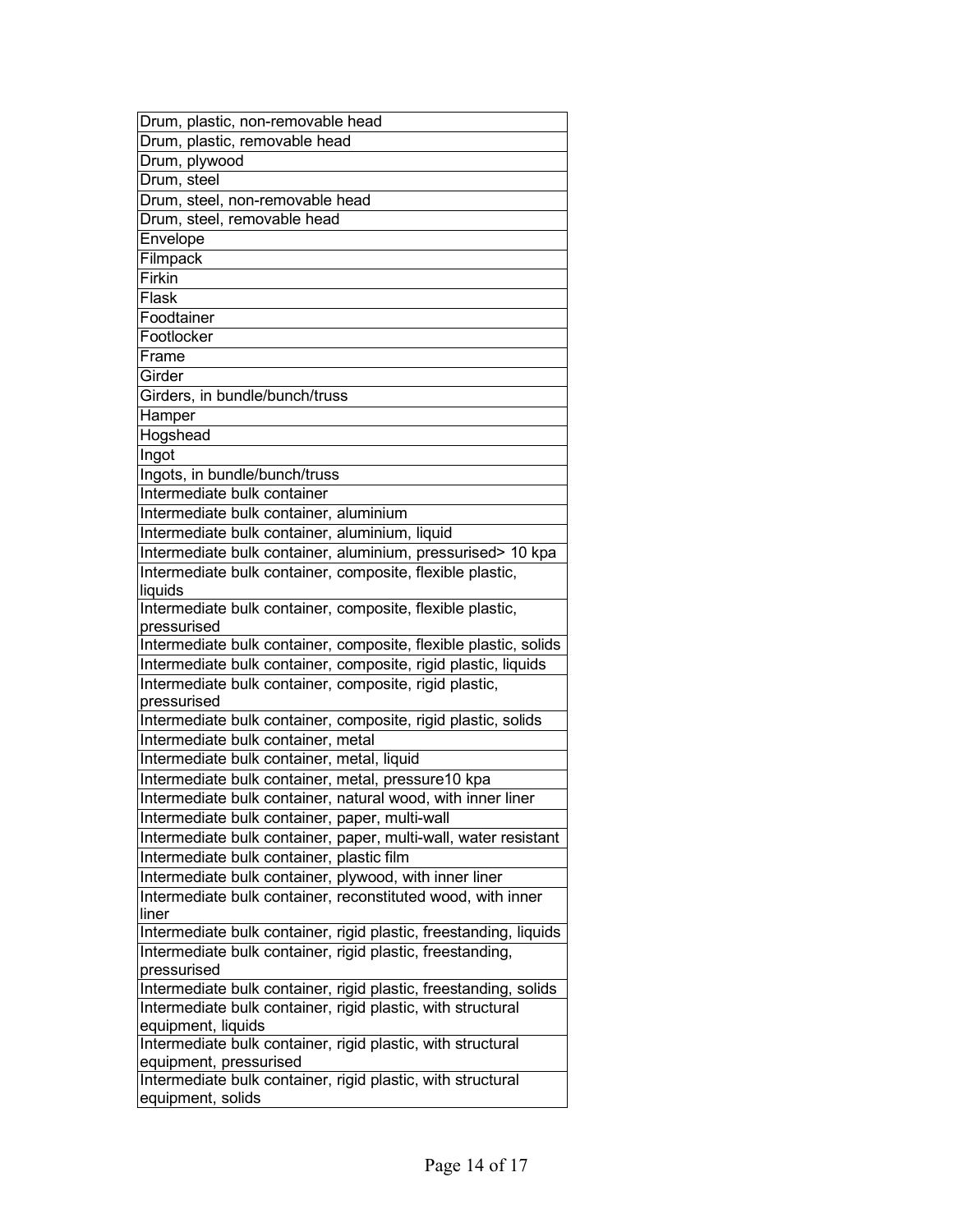| Intermediate bulk container, steel                             |
|----------------------------------------------------------------|
| Intermediate bulk container, steel, liquid                     |
| Intermediate bulk container, steel, pressurised> 10 kpa        |
| Intermediate bulk container, textile with out coat/liner       |
|                                                                |
| Intermediate bulk container, textile, coated                   |
| Intermediate bulk container, textile, coated and liner         |
| Intermediate bulk container, textile, with liner               |
| Intermediate bulk container, woven plastic, coated             |
| Intermediate bulk container, woven plastic, coated and liner   |
| Intermediate bulk container, woven plastic, with liner         |
| Intermediate bulk container, woven plastic, without coat/liner |
| Jar                                                            |
| Jerrican, cylindrical                                          |
| Jerrican, plastic                                              |
| Jerrican, plastic, non-removable head                          |
| Jerrican, plastic, removable head                              |
| Jerrican, rectangular                                          |
| Jerrican, steel                                                |
| Jerrican, steel, non-removable head                            |
| Jerrican, steel, removable head                                |
| Jug                                                            |
| Jutebag                                                        |
| Keg                                                            |
| Liftvan                                                        |
|                                                                |
| Log                                                            |
| Logs, in bundle/bunch/truss                                    |
|                                                                |
| Lot                                                            |
| Mat                                                            |
| Matchbox                                                       |
| Mutually defined                                               |
| <b>Nest</b>                                                    |
| Net                                                            |
| Net, tube, plastic                                             |
| Net, tube, textile                                             |
| Not available                                                  |
| Package                                                        |
| Package, display, cardboard                                    |
|                                                                |
| Package, display, metal                                        |
| Package, display, plastic                                      |
| Package, display, wooden                                       |
| Package, flow                                                  |
| Package, paper wrapped                                         |
| Package, show                                                  |
| Packet                                                         |
| Pail                                                           |
| Pallet                                                         |
| Pallet, box                                                    |
| Pallet, modular, collars 80cms * 100cms                        |
| Pallet, modular, collars 80cms * 120cms                        |
| Parcel<br>Parcel                                               |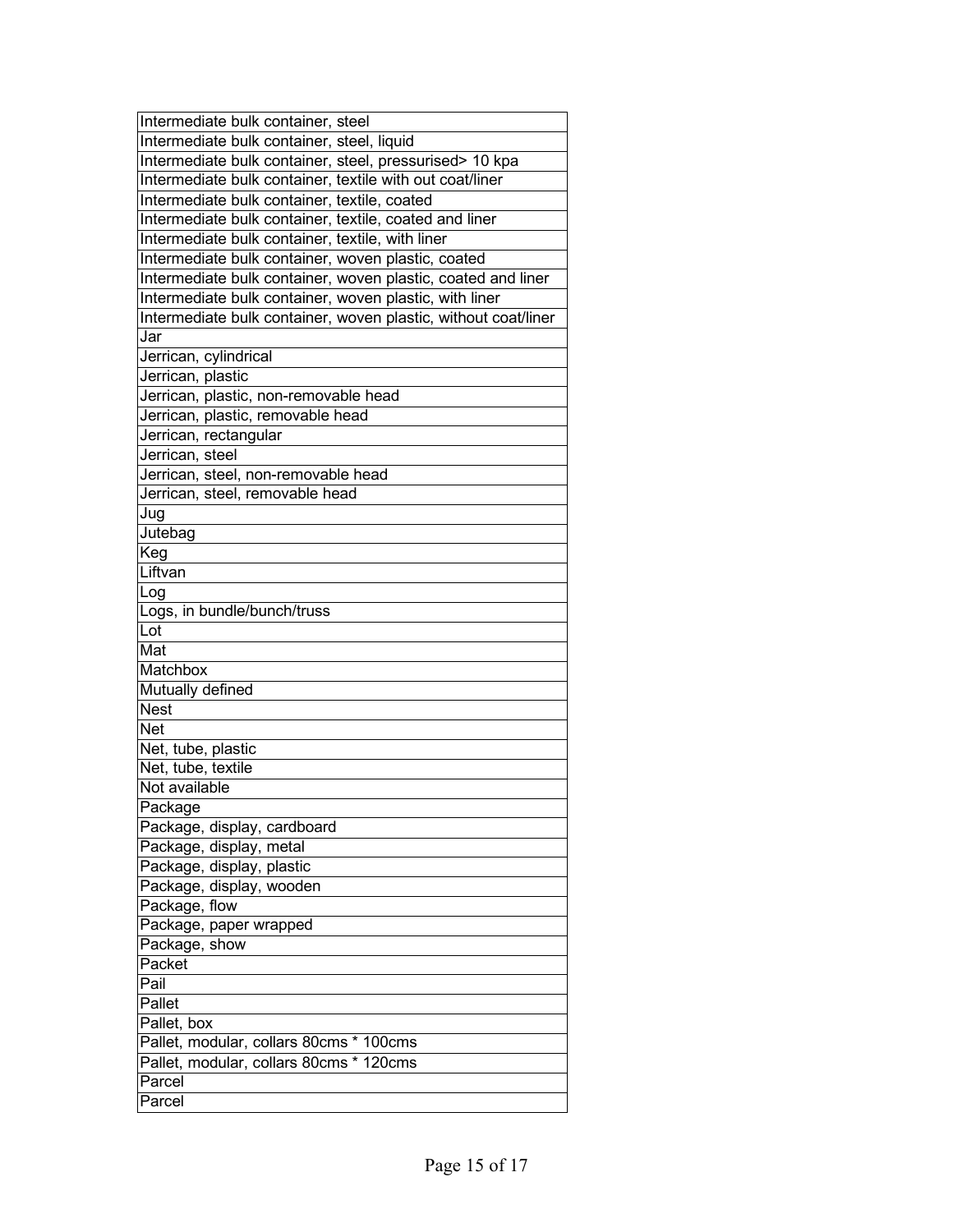| Pipe                                    |
|-----------------------------------------|
| Pipes, in bundle/bunch/truss            |
| Pipes, in bundle/bunch/truss            |
| Pitcher                                 |
| Plank                                   |
| Planks, in bundle/bunch/truss           |
| Plate                                   |
| Plates, in bundle/bunch/truss           |
| Pot                                     |
| Pouch                                   |
| Rack                                    |
| Rack, clothing hanger                   |
| Receptacle, glass                       |
| Receptacle, metal                       |
| Receptacle, plastic                     |
| Receptacle, plastic wrapped             |
| Rednet                                  |
| Reel                                    |
| Ring                                    |
| Rod                                     |
| Rods, in bundle/bunch/truss             |
| Roll                                    |
| Sachet                                  |
| Sack                                    |
| Sack, multi-wall                        |
| Sea-chest                               |
| Set                                     |
| Sheet                                   |
| Sheet, plastic wrapping                 |
| $\overline{\mathsf{S}}$ heetmetal       |
| Sheets, in bundle/bunch/truss           |
| Shrinkwrapped                           |
| Skid                                    |
| Slipsheet                               |
| Spindle                                 |
| Suitcase                                |
| Suitcase                                |
| Tank, cylindrical                       |
| Tank, rectangular                       |
| Tea-chest                               |
| Tin                                     |
| Tray                                    |
| Tray pack                               |
| Tray, one layer no cover, cardboard     |
| Tray, one layer no cover, plastic       |
| Tray, one layer no cover, polystyrene   |
| Tray, one layer no cover, wooden        |
| Tray, two layers no cover, cardboard    |
| Tray, two layers no cover, plastic tray |
| Tray, two layers no cover, wooden       |
| Trunk                                   |